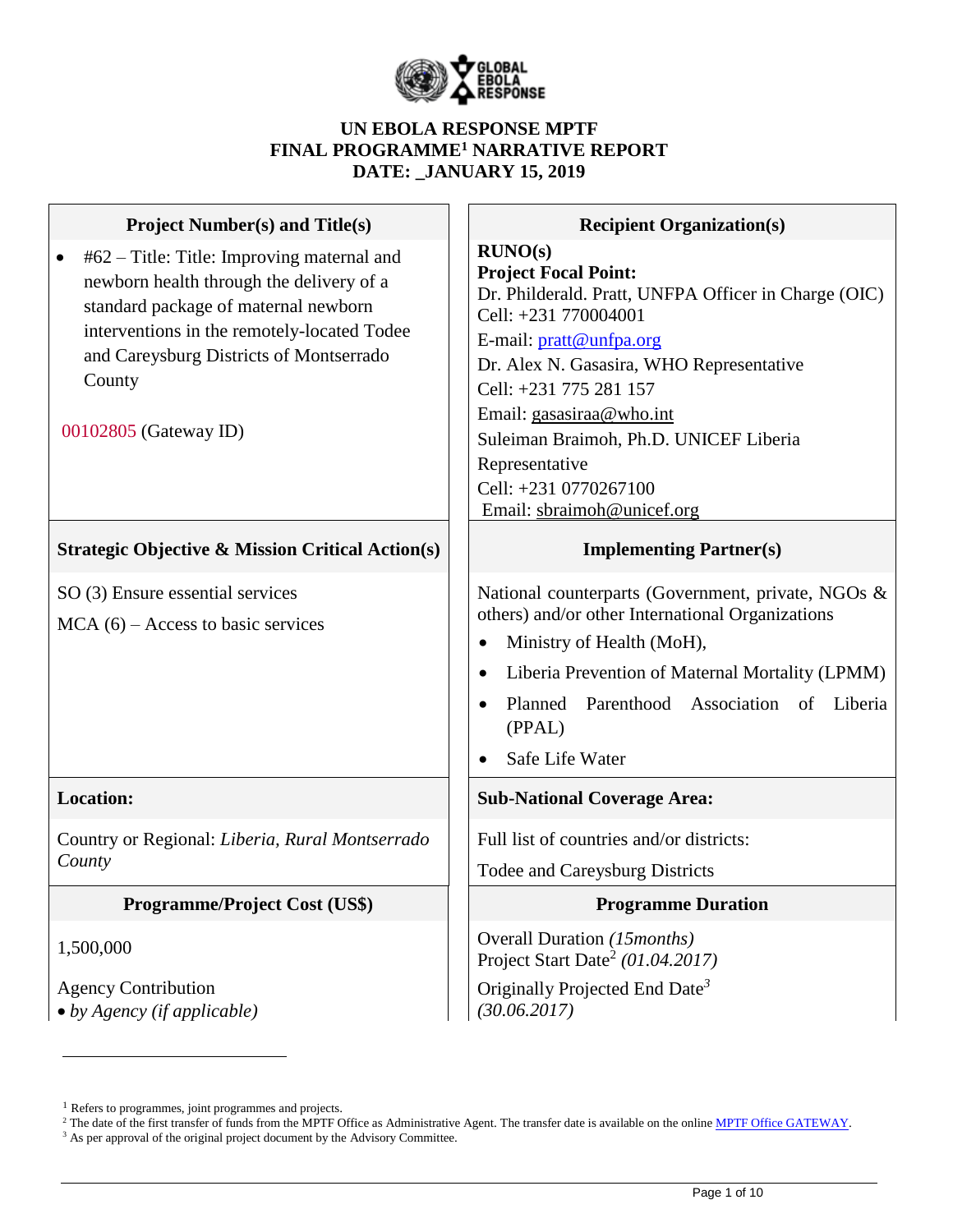|                                                      | Actual End date $(30.07.2018)$                                                            |
|------------------------------------------------------|-------------------------------------------------------------------------------------------|
| <b>Government Contribution</b><br>(ifappliedble)     | Agency(ies) have operationally<br>Yes No<br>closed the programme in its (their)<br>system |
| Other Contributions (donors)                         |                                                                                           |
| (ifappliedble)                                       | Expected Financial Closure date <sup>5</sup> : January 31, 2019                           |
| <b>TOTAL:</b>                                        |                                                                                           |
| Programme Assessment/Review/Mid-Term Eval.           | <b>Report Submitted By</b>                                                                |
| <b>Evaluation Completed</b>                          | Name: Dr. Philderald Pratt<br>$\circ$                                                     |
| $\Box$ Yes $\Box$ No Date: 30.10.2018                | Title: Assistant Representative/UNFPA<br>$\circ$                                          |
|                                                      | Date of Submission: 15/01/2019<br>$\circ$                                                 |
| <b>Evaluation Report - Attached</b>                  | Participating Organization (Lead): United Nation<br>$\circ$                               |
| $\mathbf{Yes}$ $\square$<br>No Date: 15.11.2018<br>Ш | Population Fund (UNFPA)                                                                   |
|                                                      | Email address address: pratt@unfpa.org<br>$\circ$                                         |
|                                                      | Signature:                                                                                |
|                                                      | <b>Report Cleared By</b>                                                                  |
|                                                      |                                                                                           |
|                                                      | Name: (Head of Agency) Dr. Remi Sogunro,<br>$\circ$                                       |
|                                                      | <b>UNFPA Representative</b>                                                               |
|                                                      | Date of Submission: 15/01/2019<br>$\circ$                                                 |
|                                                      | Participating Organization (Lead): United Nation<br>$\circ$                               |
|                                                      | Population Fund (UNFPA)                                                                   |
|                                                      | Email address: sogunro@unfpa.org<br>$\circ$                                               |
|                                                      | Signature:                                                                                |

<sup>&</sup>lt;sup>4</sup> If there has been an extension, then the revised, approved end date should be reflected here. If there has been no extension approved, then the current end date is the same as the originally projected end date. The end date is the same as the operational closure date, which is the date when all activities for which a Participating Organization is responsible under an approved project have been completed. As per the MOU, agencies are to notify the MPTF Office when a programme completes its operational activities. Please see **MPTF Office Closure Guidelines**.

<sup>&</sup>lt;sup>5</sup> Financial Closure requires the return of unspent funds and the submission of th[e Certified Final Financial Statement and Report.](http://mdtf.undp.org/document/download/5388)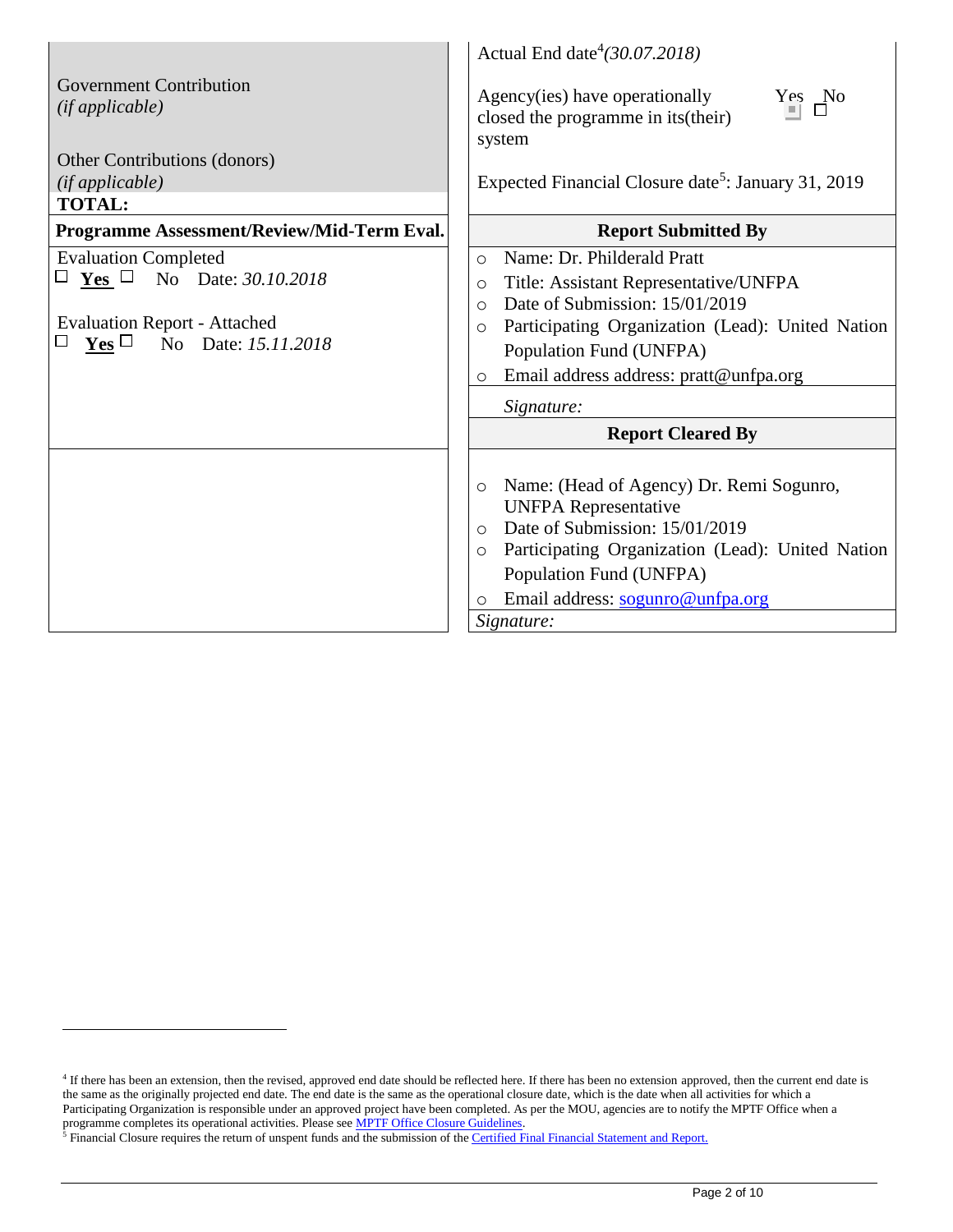### **PROJECT/PROPOSALRESULT MATRIX**

 $\Gamma$ 

| <b>Project Proposal Title:</b> Improving maternal and newborn health through the delivery of a standard package of maternal newborn interventions in the remotely-<br>located Todee and Careysburg Districts of Montserrado County      |                                           |                                                                                                                                                                                                                                                           |                          |                                                                                                                                                                                                                |                                 |                                                      |
|-----------------------------------------------------------------------------------------------------------------------------------------------------------------------------------------------------------------------------------------|-------------------------------------------|-----------------------------------------------------------------------------------------------------------------------------------------------------------------------------------------------------------------------------------------------------------|--------------------------|----------------------------------------------------------------------------------------------------------------------------------------------------------------------------------------------------------------|---------------------------------|------------------------------------------------------|
| Strategic Objective to which the project<br>contributed                                                                                                                                                                                 |                                           |                                                                                                                                                                                                                                                           |                          |                                                                                                                                                                                                                |                                 |                                                      |
| $MCA [6]$ <sup>6</sup>                                                                                                                                                                                                                  |                                           |                                                                                                                                                                                                                                                           |                          |                                                                                                                                                                                                                |                                 |                                                      |
| <b>Output Indicators</b>                                                                                                                                                                                                                | Geographical<br><b>Area</b>               | Target <sup>7</sup>                                                                                                                                                                                                                                       | <b>Budget</b>            | <b>Final Achievements</b>                                                                                                                                                                                      | <b>Means</b> of<br>verification | <b>Responsable</b><br><b>Organizatio</b><br>$n(s)$ . |
| 1: Access to and utilization of EmONC<br>services, routine RMNCAH and referral<br>services enhanced for women and girls 15-<br>49 years of age                                                                                          | Koon Town,<br>Nyehn<br>Bensonville        | Total of 1,295 women and<br>girls were targeted to be<br>reached                                                                                                                                                                                          | \$584,072                | 1,989 women and girls<br>received maternal care                                                                                                                                                                | All Project<br>Reports          | <b>UNFPA</b> and<br><b>WHO</b>                       |
| 2. Maternal/Newborn Death Surveillance<br>and Response functional through improved<br>data collection, review and action                                                                                                                | Koon Town,<br>Nyehn<br><b>Bensonville</b> | 60%                                                                                                                                                                                                                                                       | \$100,000                | No maternal/newborn<br>death occurred                                                                                                                                                                          | All Project<br>Reports          | <b>WHO</b>                                           |
| 3: Infection Prevention and Control (IPC)<br>implemented in line with national protocols<br>and SOPs                                                                                                                                    | Koon Town,<br>Nyehn<br>Bensonville        | 3 project Health Facilities<br>implement national SOP<br>for IPC                                                                                                                                                                                          | \$112,500                | 100% of all project<br>facilities fully implement<br>national SOP for IPC                                                                                                                                      | All Project<br>Reports          | <b>WHO</b>                                           |
| 4: Public health and environmental<br>sanitation improved through expanded<br>access to safe drinking water                                                                                                                             | Koon Town,<br>Nyehn<br>Bensonville        | 3 Health Facilities have<br>improved sanitation and<br>access to safe drinking<br>water                                                                                                                                                                   | \$466,000                | 100% of all project<br>facilities have access to<br>safe drinking water and<br>sanitation                                                                                                                      | All Project<br>Reports          | <b>UNICEF</b>                                        |
| 5: Community based maternal and newborn<br>health care interventions implemented<br>through strong community engagement for<br>timely identification, reporting and referral<br>of maternal newborn complications at<br>community level | Koon Town,<br>Nyehn<br>Bensonville        | 3 Health Facilities &<br>communities, 60%<br>maternal and new born<br>death by CHW, 60% of<br>TTM actively providing<br>services, 25% Community<br>based distribution (CBD) of<br>FP commodities & 15%<br>increment in Couples Years<br>Protection (CYP). | \$139,277<br>age 3 of 10 | -No deaths occurred and<br>thus no reviews<br>conducted<br>-96% of TTMs actively<br>provided MNH services<br>at community level<br>-CBD for FP activities<br>were performed at 40.6%<br>-197% increment in CYP | All Project<br>Reports          | <b>UNFPA</b>                                         |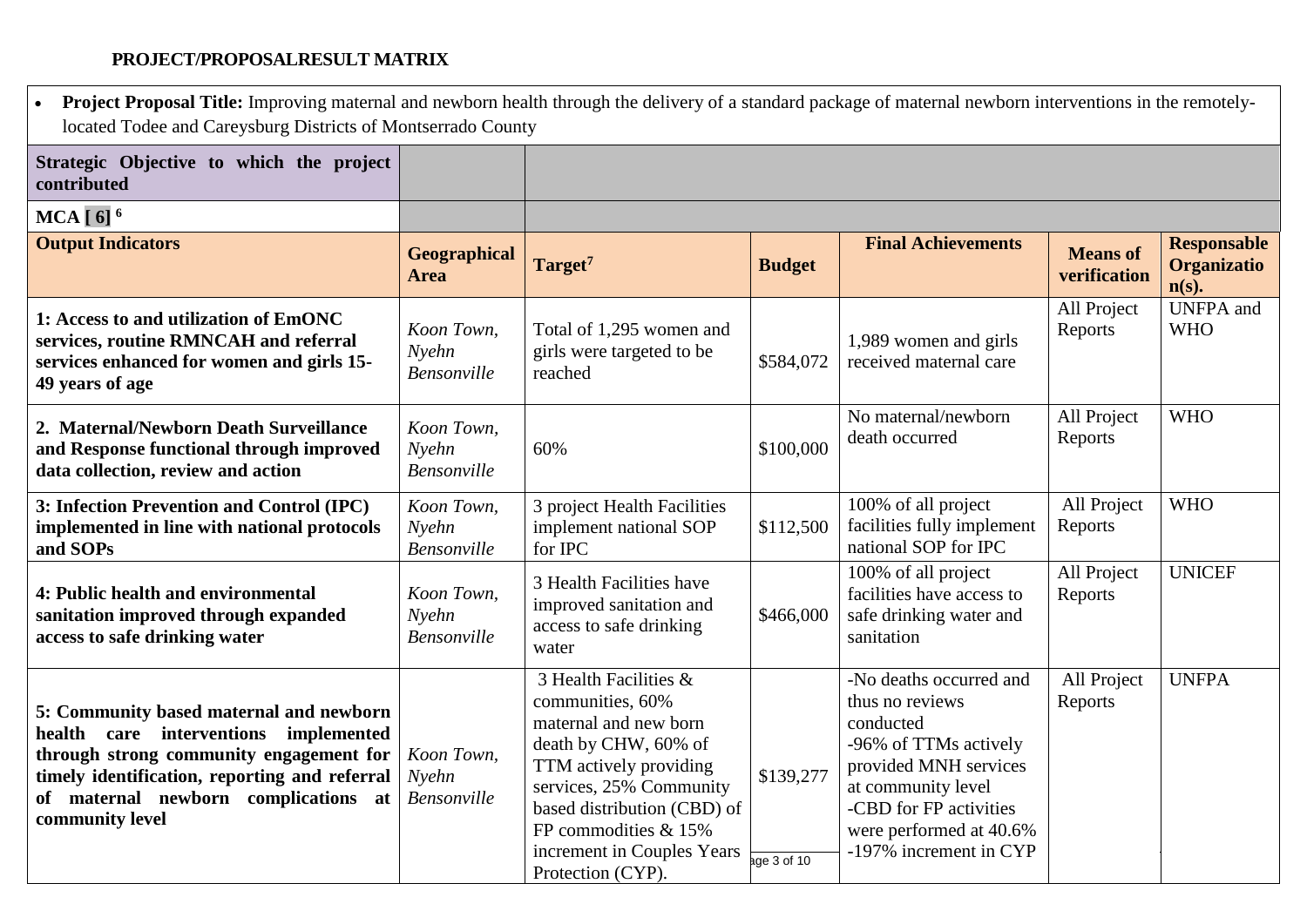| <b>Effect Indicators</b>                                                                                             | Geographical<br><b>Area</b><br>(where the project<br>directly operated) | <b>Baseline</b> <sup>8</sup><br>In the exact<br>area of<br>operation | <b>Target</b> | <b>Final Achievements</b> | <b>Means of verification</b>        | Responsable<br><b>Organization</b> (s) |
|----------------------------------------------------------------------------------------------------------------------|-------------------------------------------------------------------------|----------------------------------------------------------------------|---------------|---------------------------|-------------------------------------|----------------------------------------|
|                                                                                                                      | Koon Town,,                                                             | 263                                                                  | 219 (80%)     | 236 (90%)                 | Program/facility reports            |                                        |
| Indicator 1.1: Proportion of safe<br>health facility deliveries                                                      | Nyehn                                                                   | 137                                                                  | 109 (80%)     | 193 (141%)                | Program/facility reports            |                                        |
|                                                                                                                      | <b>Bensonville</b>                                                      | 314                                                                  | 251(80%)      | 355 (113%)                | Program/facility reports            |                                        |
|                                                                                                                      | Koon Town,,                                                             | 138                                                                  | 96 (80%)      | 190 (138%)                | Program/facility reports            | <b>UNFPA</b> and                       |
| Indicator 1.2: Proportion of women<br>attending ANC 4 visits                                                         | Nyehn                                                                   | 160                                                                  | 112 (80%)     | 210 (131%)                | Program/facility reports            | <b>WHO</b>                             |
|                                                                                                                      | <b>Bensonville</b>                                                      | 669                                                                  | 468 (80%)     | 747 (112%)                | Program/facility reports            |                                        |
| Indicator 1.3: Proportion of obstetric<br>complications managed at EmONC                                             | Koon Town,,                                                             | 6                                                                    | $5(80\%)$     | 8 (133%)                  | Program/facility reports            |                                        |
|                                                                                                                      | Nyehn                                                                   | 5                                                                    | 4(80%)        | 15 (300%)                 | Program/facility reports            |                                        |
|                                                                                                                      | <b>Bensonville</b>                                                      | 37                                                                   | $31(80\%)$    | 35 (95%)                  | Program/facility reports            |                                        |
| Indicator 2.1: Proportion of maternal<br>death audits/reviews carried out<br>routinely by targeted health facilities | Koon Town, Nyehn<br><b>Bensonville</b>                                  | 50%                                                                  | 60%           | 0%                        | Program report, DHT<br>Report, HMIS | <b>WHO</b>                             |
| Indicator 2.2: Proportion of neonatal<br>death audits/reviews carried out<br>routinely by targeted health facilities | Koon Town, Nyehn<br><b>Bensonville</b>                                  | 50%                                                                  | 60%           | 0%                        | Program report                      | <b>WHO</b>                             |

<sup>&</sup>lt;sup>8</sup> If data is not available, please explain how it will be collected.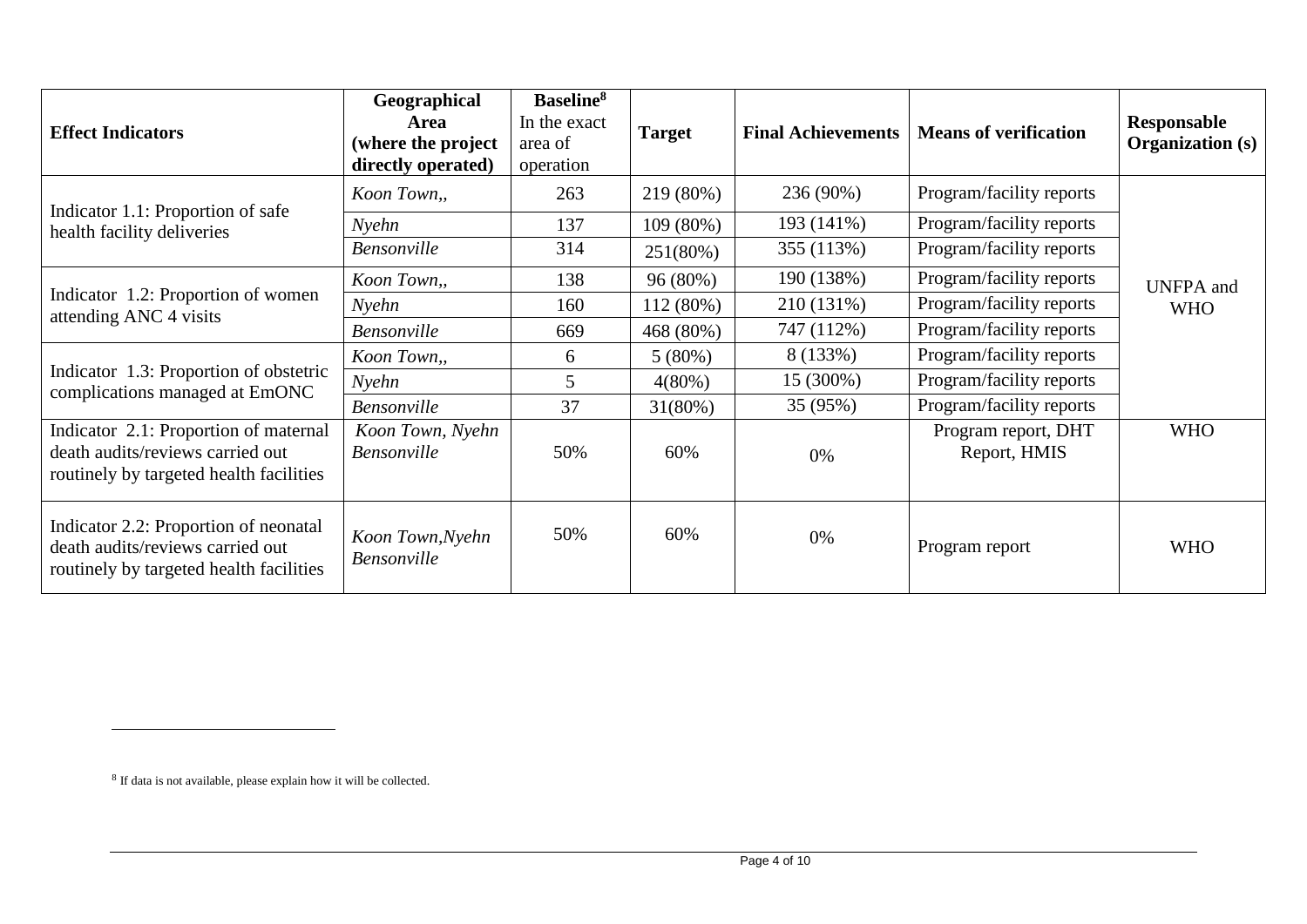| <b>Effect Indicators</b>                                                                                                                                                     | <b>Geographical Area</b><br>(where the project<br>directly operated) | Baseline <sup>9</sup><br>In the exact<br>area of<br>operation | <b>Target</b> | <b>Final</b><br><b>Achieveme</b><br><b>nts</b> | <b>Means of verification</b>  | Responsable<br>Organization<br>(s) |
|------------------------------------------------------------------------------------------------------------------------------------------------------------------------------|----------------------------------------------------------------------|---------------------------------------------------------------|---------------|------------------------------------------------|-------------------------------|------------------------------------|
| <b>Indicator 3.1:</b> Number of targeted<br>health facilities with functional                                                                                                | Koon Town, Nyehn<br><b>Bensonville</b>                               | $\Omega$                                                      | $\mathbf{1}$  | 100%                                           | Program, facility             | <b>WHO</b>                         |
| committees                                                                                                                                                                   |                                                                      |                                                               |               |                                                | reports                       |                                    |
| <b>Indicator 3.2:</b> Number of health<br>facilities with complete IPC SOPs and<br>utilizing them                                                                            | Koon Town, Nyehn<br>Bensonville                                      | $\Omega$                                                      | 1             | 100%                                           | Program, facility<br>reports  |                                    |
| <b>Indicator 4.1:</b> Number (3) of health<br>facilities with WASH facilities meeting<br>national standard                                                                   | Koon Town,<br>Nyehn, Bensonville                                     |                                                               | 1             | 100%                                           | Program, facility<br>reports  | <b>UNICEF</b>                      |
| <b>Indicator 4.2:</b> Number of health<br>facilities with WASH O&M structures                                                                                                | Koon Town, Nyehn<br><b>Bensonville</b>                               | 1                                                             | 1             | 100%                                           | Program, facility<br>reports  |                                    |
| <b>Indicator 5.1:</b> Number of facilities<br>whose CHDCs held at least three<br>meetings within the last quarter                                                            | Koon Town, Nyehn<br><b>Bensonville</b>                               | $\Omega$                                                      | 1             | 100%                                           | Program report, DHT<br>Report | <b>UNFPA</b>                       |
| <b>Indicator 5.2:</b> Number of communities<br>with Community Health Development<br>Committee (CHDC) participating in<br>maternal death reporting and response<br>activities | Koon Town, Nyehn<br>Bensonville                                      | $\theta$                                                      | $\mathbf{1}$  | 100%                                           | Program report, DHT<br>Report |                                    |
| <b>Indicator 5.3; Proportion of maternal</b><br>and newborn referrals conducted by                                                                                           | Koon Town,                                                           | 13/13                                                         | 60%           | 74/74<br>$(100\%)$                             | Program, Facility<br>Reports  |                                    |
| community health workers                                                                                                                                                     | Nyehn                                                                | 7/13                                                          | 60%           | 157/203<br>$(77.3\%)$                          |                               |                                    |
|                                                                                                                                                                              | Bensonville                                                          | 17/45                                                         | 60%           | 71/108<br>$(65.7\%)$                           |                               |                                    |

<sup>&</sup>lt;sup>9</sup> If data is not available, please explain how it will be collected.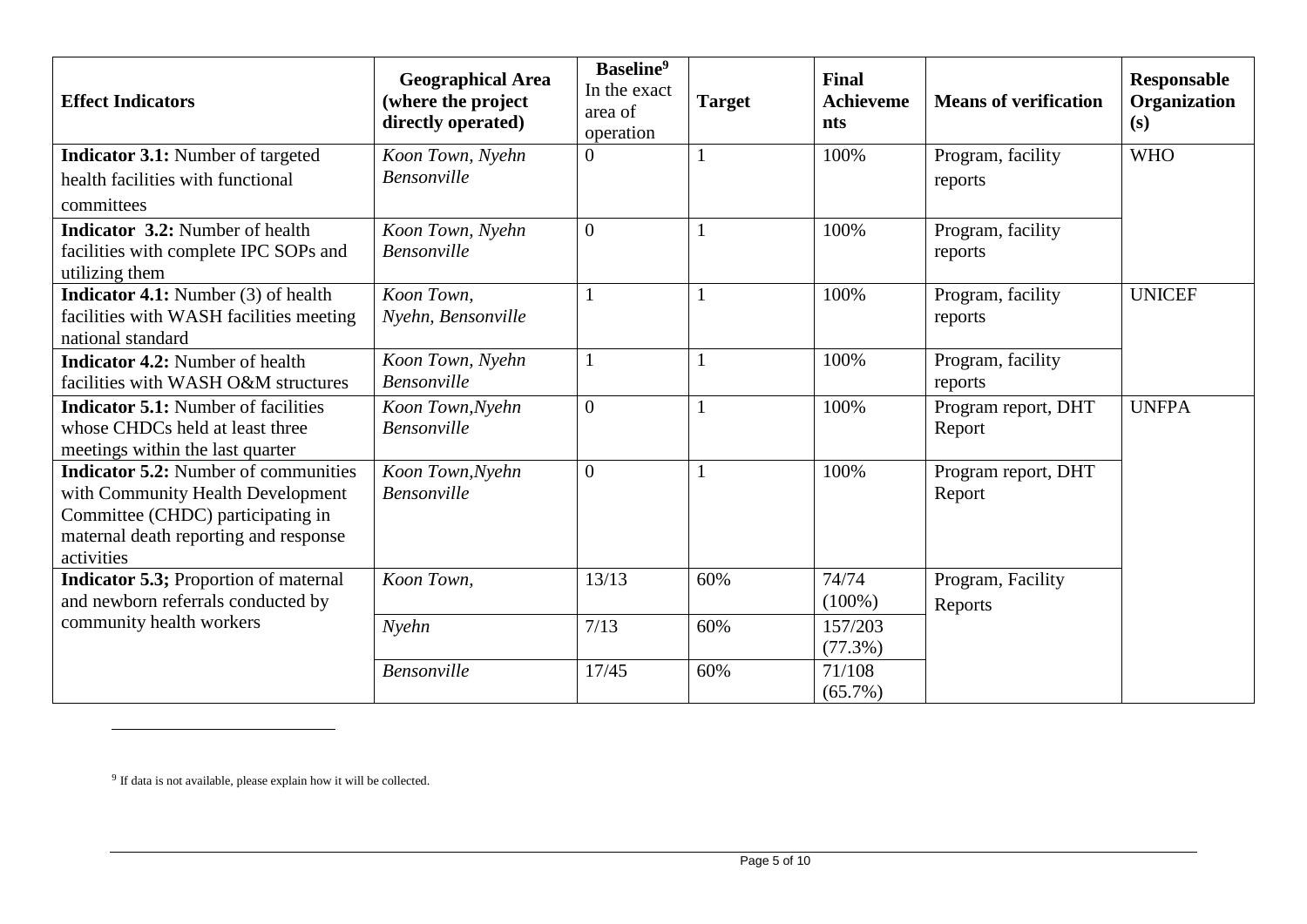| <b>Effect Indicators</b>                                                                                                 | Geographical<br>Area<br>(where the<br>project directly<br>operated) | Baseline <sup>10</sup><br>In the exact<br>area of<br>operation | <b>Target</b> | Final<br><b>Achievements</b> | <b>Means of verification</b>               | Responsable<br><b>Organization</b> (s) |  |
|--------------------------------------------------------------------------------------------------------------------------|---------------------------------------------------------------------|----------------------------------------------------------------|---------------|------------------------------|--------------------------------------------|----------------------------------------|--|
| <b>Indicator 5.3; Proportion of</b><br>maternal and newborn referrals                                                    | Koon Town,,                                                         | 13/13                                                          | 60%           | 74/74 (100%)                 | Program, Facility Report                   |                                        |  |
| conducted by community health                                                                                            | Nyehn                                                               | 7/13                                                           | 60%           | 157/203 (77.3%)              | Program, Facility Report                   |                                        |  |
| workers                                                                                                                  | <b>Bensonville</b>                                                  | 17/45                                                          | 60%           | 71/108 (65.7%)               | Program, Facility Report                   |                                        |  |
| <b>Indicator 5.4: Proportion of</b>                                                                                      | Koon Town,,                                                         | 64/143                                                         | 60%           | $64/64(100\%)$               | Program, Facility Report                   |                                        |  |
| CHVs/TTMs actively providing<br>homebased maternal and<br>newborn services                                               | Nyehn                                                               | 51/65                                                          | 60%           | $51/51(100\%)$               | Program, Facility Report                   |                                        |  |
|                                                                                                                          | <b>Bensonville</b>                                                  | 64/83                                                          | 60%           | $57/64(89.1\%)$              | Program, Facility Report                   |                                        |  |
| <b>Indicator 5.5: Proportion of FP</b><br>clients that receive FP<br>commodities through community<br>based distributors | Koon Town,,                                                         | $\overline{0}$                                                 | 25%           | 259/532(48 %)                | Program DHT, HMIS                          | <b>UNFPA</b>                           |  |
|                                                                                                                          | Nyehn                                                               | $\overline{0}$                                                 | 25%           | 293/580(51%)                 | Program report, DHT Report,<br><b>HMIS</b> |                                        |  |
|                                                                                                                          | <b>Bensonville</b>                                                  | $\overline{0}$                                                 | 25%           | 565/1853(31%)                | Program report, DHT Report,<br><b>HMIS</b> |                                        |  |
| <b>Indicator 5.6: Percentage</b><br>increase in CYP in family<br>planning in Todee and<br>Careysburg districts           | Koon Town,,                                                         | 89                                                             | 128           | 497 (191%)                   | Program report, DHT Report,<br><b>HMIS</b> |                                        |  |
|                                                                                                                          | Nyehn                                                               | 221                                                            | 153           | 706 (221%)                   | Program report, DHT Report,<br><b>HMIS</b> |                                        |  |
|                                                                                                                          | <b>Bensonville</b>                                                  | 105                                                            | 340           | 1,250 (179%)                 | Program report, DHT Report,<br><b>HMIS</b> |                                        |  |

<sup>&</sup>lt;sup>10</sup> If data is not available, please explain how it will be collected.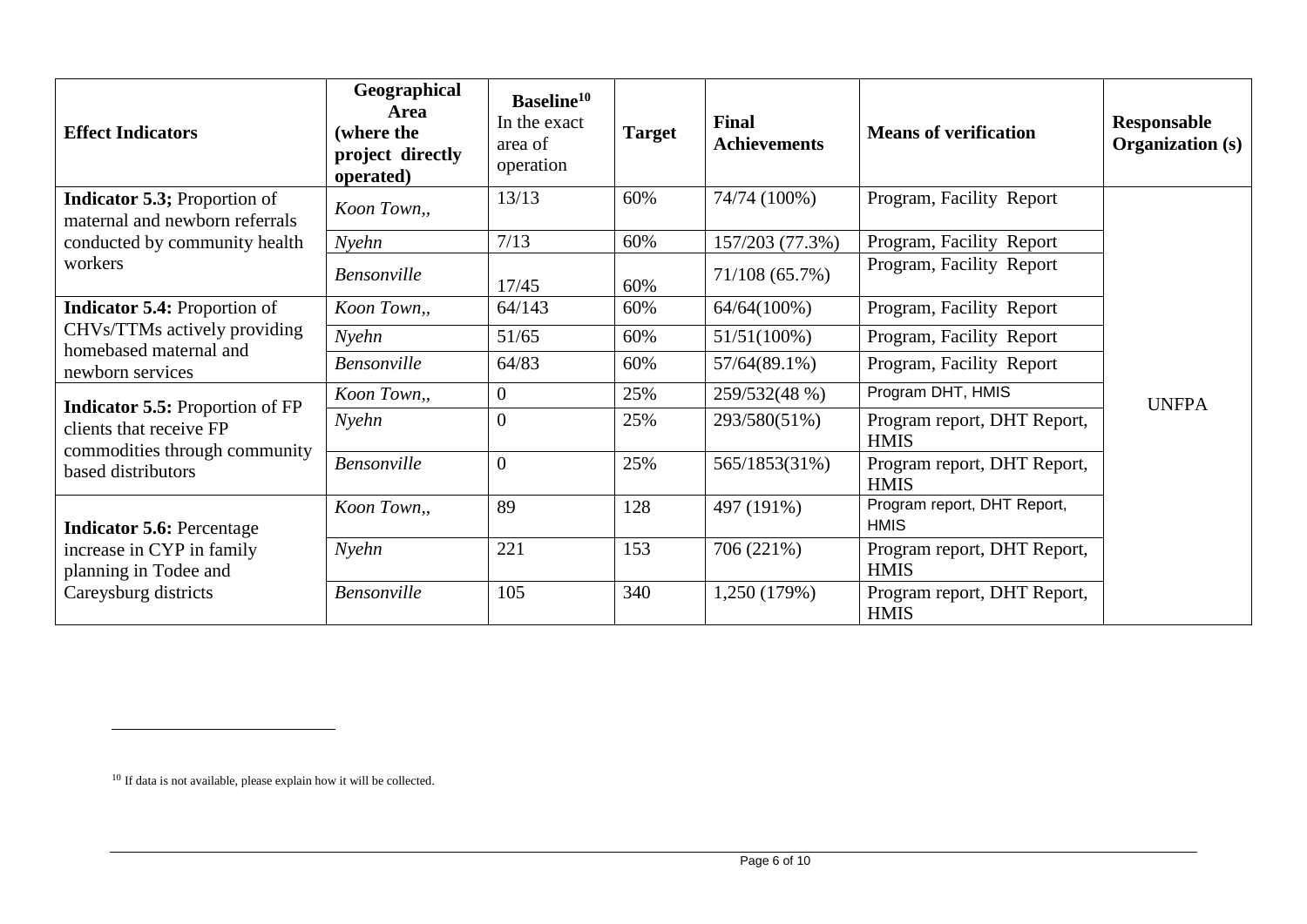#### **FINAL PROGRAMME REPORT FORMAT**

#### **EXECUTIVE SUMMARY**

Liberia continued towards progress in the improvement of socioeconomic services for its people, including the delivery of quality health care services post-civil crisis as gains made pre Ebola outbreak towards improving maternal new-born health services for women and girls were lost as a result of the unprecedented Ebola outbreak in the country. The Ministry of Health declared a public health emergency and called out to all national and international partners to join in the fight against the Ebola crisis. As part of international efforts to curb the crisis this project was developed and implemented in three high burdened health facilities situated in two districts tin rural montserrado county were supported to provide quality maternal and new-born health services in an integrated manner. Results from this joint project contributed to improving access to quality maternal new-born care, reaching direct beneficiaries with services 1,989 beneficiaries. Additionally, the project strengthened the delivery of quality maternal health services through training of care providers, facelift of facilities, provision of medical supplies, provision of alternative solar power source as well community health interventions through training and equipping of 179 community health workers with skills to identify and referral cases to targeted health facilities. The project also succeeded in improving infection prevention and control system and activities in targeted facilities, while ensuring access to quality safe water and sanitation infrastructure. Overall the contribution of this project to the health care delivery in these three high burdened facilities in rural montserrado.

#### **Background and Situational Evolution**

.

The devastating unprecedented Ebola outbreak resulted to a near shout down of the health care delivery system in Liberia. Gains made pre Ebola towards improving maternal new-born health services for women and girls were lost as a result. In an effort to help the Liberia Government combat the deadly outbreak, three UN agencies, UNFPA, WHO and UNICEF with funds from UNMEER multi-purpose trust fund collectively implemented an integrated maternal health project in Rural Montserrado County. As the number of EVD cases decreased, the Ministry of Health struggled to restore and rebuild routine health services for women and girls. Deployment and training of human resources, boost of medical and non-medical supplies, strengthening of community health structures were critical interventions required in restoring basic health services in the country. Health facilities in Regions and communities that were most affected required additional boost to deliver quality services.

UNFPA, WHO and UNICEF developed an integrated project to support the restoration of maternal health services post EVD in two districts situated in rural Montserrado County. Focusing on four major intervention area; i) Reproductive/Maternal Newborn Health and ii) Maternal Death Surveillance and Response, iii) Infection Prevention and iv) Water Sanitation and Hygiene. All major intervention area are crucial in the contribution to building a resilient health system in communities hardest hit by the EVD crisis. Quality maternal and new born services including maternal death notification and review, backed by proper infection prevention control procedures and Water, Sanitation and hygiene facilities. The project was successful in achieving more than 80% of its targets to the extent where some interventions that were not envisioned formed part of the projects successes. Here is a summary of key achievements by all agencies.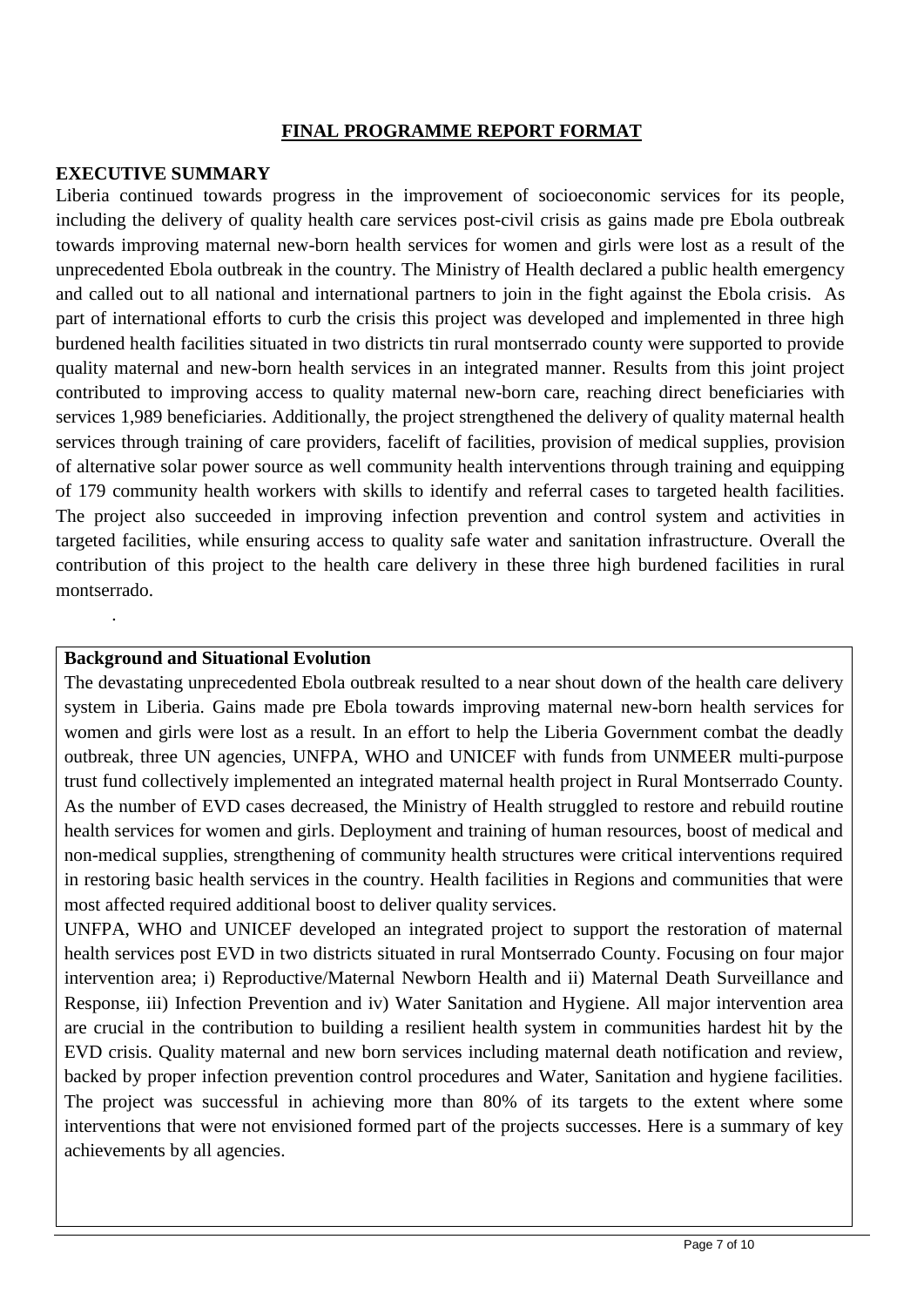## **Narrative section:**

### • **Key Achievements:**

- ➢ **Enhanced Human and facility Capacity to ensure access to and utilization of EmONC services, routine RMNCAH and referral services for women and girls 15-49 years of age is increased.**
	- 20 service providers trained to provide adolescent friendly RMNCAH services.
	- One Ambulance procured to enhance referral system
	- $\checkmark$  Three laboratories and one operating theater at Benson Hospital were equipped with equipment and medical supplies including drugs
	- $\checkmark$  12 skills Birth Attendants trained on ICM core competency-based in-service training in EmONC to reinforce their capacity to provide quality care for the mother and newborns
	- $\checkmark$  All three health facilities received minor to moderate renovation
	- All three facilities benefited alternative power system with solar energy
	- $\checkmark$  Two maternal waiting homes established in two health facilities

### ➢ **Maternal and new born death surveillance and response made functional.**

- $\checkmark$  District Health Team Members trained to effectively track all maternal and newborn deaths in line with the existing protocol.
- ✓ Maternal and Newborn Death Surveillance structure at district levels is functional and providing information on diseases and other health conditions that influence decisions

#### ➢ **Infection Prevention and Control (IPC) systems in three districts improved in line with the national protocols at the three health facilities.**

- $\checkmark$  Health care providers trained on Infection Prevention and Control guidelines
- $\checkmark$  Equipped project facilities with required IPC supplies
- ➢ **Improved public health and environmental sanitation through expanded access to safe drinking water, basic sanitation, solid waste management services and hygiene education.** *Water supply:* 
	- $\checkmark$  Construction of safe and improved water supply facilities with an elevated concrete water tower provided with 3 x 10,000 litres water storage polytanks each and connected to a water supply reticulation system supplying internal and external washrooms and triages in Bensonville and Nyhen health facilities.
	- $\checkmark$  Construction of water kiosks (taps) and installation of face basins for the inpatient and outpatient departments.
	- ✓ Completion and installation of photovoltaic small treatment units with designated chlorination units in all three health care facilities. Water treatment units are served by water pumped from mechanically drilled high yield boreholes at the facilities at Bensonville and Nyehn health facilities. A new borehole was drilled at the Koons town Health clinic.

*Sanitatio*n

- ✓ Completed construction of one kitchen, laundry, mortuary and one six-seater disabilityfriendly and gender separated flush latrine block with septic tanks at each of three health care facilities and rehabilitation of internal restrooms in facility wards. Mortuary units are provided with air conditioners and laundry provided with a washing machine and dryers. *Enabling environment for WASH included the following;*
- $\checkmark$  As part of WASH activities the project identified and trained six staff (2 per facility) on operation, maintenance (O&M) and management to ensure sustainability of installed WASH facilities and services.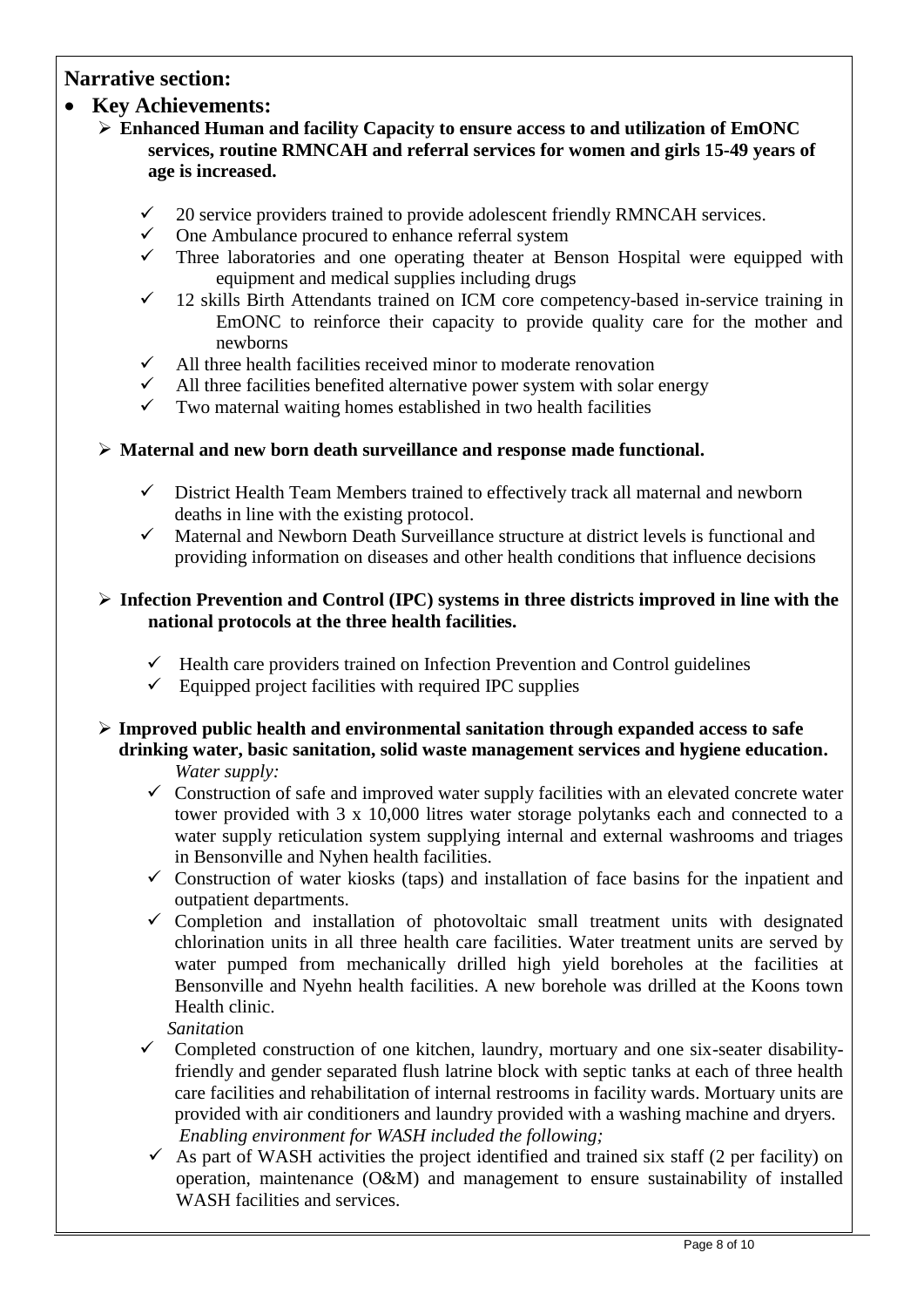- ➢ **Ensured the implementation of community based maternal and newborn health care services through strong community engagement.**
	- $\checkmark$  179 CHW including TTMs provided orientation and equipped with supplies to conduct community based services in maternal newborn care
	- $\checkmark$  Initiation of community based distribution of family planning commodities in all three catchment community locations for the first time
	- $\checkmark$  Improved referral of cases by CHW

## • **Delays or Deviations** *– (Please provide short justification for and delays or deviations)*

- $\checkmark$  UNFPA received funds in October 2016 while the other two agencies received funds only in February 2017). As a result of this delay in funds disbursement, Agencies requested the first NCE to extend the implementation period of the project
- $\checkmark$  By the end of 2017, as a result of the political atmosphere and the national presidential election activities (voter registrations, casting of ballots during elections and the run-up election) a second NCE was requested given the slow pace of implementation during the electoral period. This NCE extended to July 2018 to allow for the new government transition. These actions allowed for the implementation and completion of key planned activities in an effective manner
- $\checkmark$  Low yield from an existing hand dug well which led to drilling of new borehole in Koon Town clinic.
- $\checkmark$  During the proposal writing, targets were set in the absence of baseline data. Following baseline assessments these targets were now considered unrealistic and therefore required alterations. Alterations to some of the project targets were made based on request and approval

## • **Gender and Environmental Markers** *(Please provide disaggregated data, if applicable)*

| <b>No. of Beneficiaries</b> |       | <b>Environmental Markers</b>      |
|-----------------------------|-------|-----------------------------------|
| Women                       | 941   | e.g. Medical and Bio Hazard W     |
| <b>Girls</b>                | 2,138 | e.g. Chemical Pollution           |
| <b>Men</b>                  | 29    | Nothing to report in this section |
| <b>Boys</b>                 | 48    |                                   |
| <b>Total</b> (total figure  | 3166  |                                   |
| includes FP                 |       |                                   |
| uptake)                     |       |                                   |

| <b>No. of Beneficiaries</b> |       | <b>Environmental Markers</b>      |  |  |  |
|-----------------------------|-------|-----------------------------------|--|--|--|
| Women                       | 941   | e.g. Medical and Bio Hazard Waste |  |  |  |
| Girls                       | 2,138 | e.g. Chemical Pollution           |  |  |  |
| Men                         | 29    | Nothing to report in this section |  |  |  |
| <b>Boys</b>                 | 48    |                                   |  |  |  |
| Total(total figure          | 3166  |                                   |  |  |  |
| includes FP                 |       |                                   |  |  |  |
| uptake)                     |       |                                   |  |  |  |

# • **Best Practice and Summary Evaluation** *(one paragraph)*

Construction of 15 bed capacity maternal waiting home in Bensonville Hospital compound was the highlight of the project implementation as it is not a standard or common practice across the county. Bensonville Hospital, the district hospital is situated in a sparsely populated district where communities are distant from health facilities. With a large catchment community, the average distance from communities to health facilities is 45 minutes to three hours from the hospital. This geographic challenge makes it difficult for pregnant women in labor to access services during labor thereby contributing to high number of home deliveries. Following construction of the maternal waiting home a joint facility and community planning meeting on the operations of the waiting home was held. The joint meeting resulted in a communique between the management of the Bensenville hospital and community authorities. During the first months of completion of the building words spread like wildfire and nine